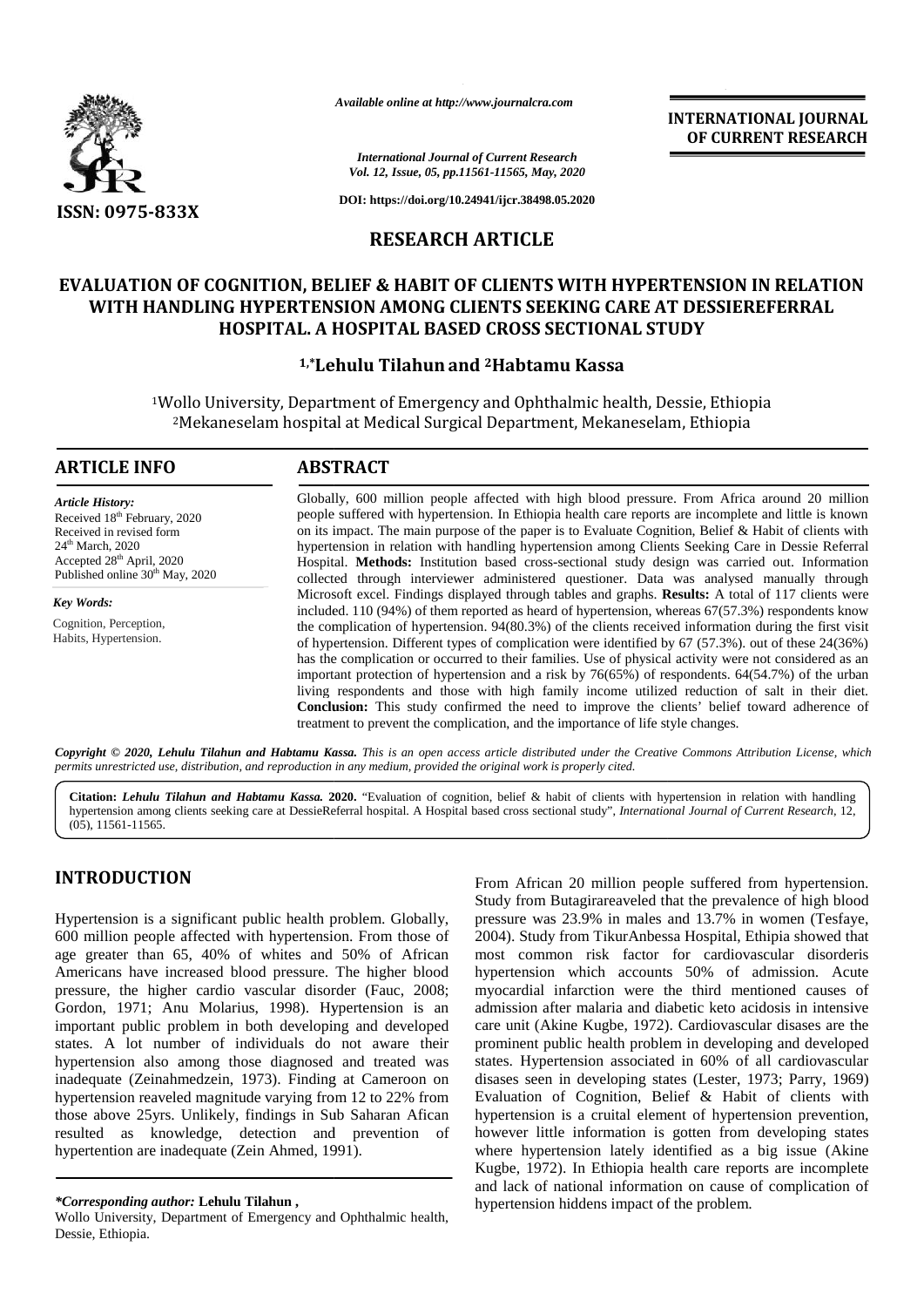#### **OBJECTIVES:**

- To determine level of Attitude of hypertension among victims attending healthcare at Dessie Referral Hospital.
- To describe the attitude of hypertension with regard to handling hypertension at Dessie Referral Hospital.
- To investigate the utilization of treatment of victims with hypertension in relation with controlling hypertension at Dessie Referral Hospital.

## **METHODOLOGY**

**Research approach:** Quantitative research approach was used for the present study

**Research Design:** An institution based cross-sectional study was used for this study from December to June 2013.

**Setting:** A government, Dessie Referral Hospital was considered as a setting

**Population:** Selected Hypertensive clients visiting Dessie referral Hospital during the study period were study subjects.

**Sample:** All hypertensive clients with age above 15, consciously oriented and those not critically sick or in severe pain were included in the study. Health professionals with hypertension, children /<15/ were excluded.

**Sample Size:** The sample size was determined using a single population proportion formula was 117 study subjects.

**Sampling Technique:** Simple random sampling was used

**Data Collection Tool:** Data was collected by using structured questionnaire after taking history and doing physical examination. Data was collected from May 08- June 12/2013 by five clinical nurses.

**Quality Assurance:** To assure quality of data, from the very beginning, a through training of data collectors and supervisors were undertaken and got common understanding. Also pretest was taken on 5% of the final sample size. The completeness and consistency of data was checked regularly by principal investigators and supervisor.

**Data Analysis:** After all the necessary data was collected, data were anlaysedcoded, entered and analyzed using SPSS statistics v.20. Descriptive statistics performed by using frequencies and tabulation. As well findings displayed with tables and graph.

### **RESULTS**

26(22.2%) were in age group of 15- 39 and 91 (77.8%) were 40 years and above. Male were more in number then female. There were 65(55.6%) males and 52 (44.4%) females. The urban population were more than the rural with urban 80(68.4%) and rural 37(31.6%). related to marital status, majority 62(53.0%) were married and the remaining  $27(23.1\%)$  were divorced,  $17(14.5\%)$  were widowed and and 11(9.4%) were single.

| Variable                 | Frequency      | Percent $(\% )$ |
|--------------------------|----------------|-----------------|
| Age                      |                |                 |
| 15-39                    | 26             | 22.2            |
| 40-59                    | 30             | 25.6            |
| 60-74                    | 35             | 30              |
| 75-80                    | 17             | 14.5            |
| > 81                     | 9              | 7.7             |
| Total                    | 117            | 100             |
| <b>Sex</b>               |                |                 |
| Male                     | 65             | 55.6            |
| Female                   | 52             | 44.4            |
| Total                    | 117            | 100             |
| <b>Address</b>           |                |                 |
| Urban                    | 80             | 68.4            |
| Rural                    | 37             | 31.6            |
| Total                    | 117            | 100             |
| <b>Marital Status</b>    |                |                 |
| Single                   | 11             | 9.4             |
| Married                  | 62             | 53              |
| Divorced                 | 27             | 23.1            |
| Widowed                  | 17             | 14.5            |
| Others Specify           | $\overline{a}$ | -               |
| Total                    | 117            | 100             |
| <b>Educational Level</b> |                |                 |
| Illiterate               | 19             | 16.2            |
| 1-6 grade                | 14             | 12              |
| $1-12$ grade             | 38             | 32.5            |
| $12+$ grade              | 42             | 35.9            |
| Others                   | $\overline{4}$ | 3.4             |
| Total                    | 117            | 100             |
| Religion                 |                |                 |
| Muslim                   | 44             | 37.6            |
| Orthodox                 | 56             | 47.9            |
| Protestant               | 10             | 8.5             |
| Catholic                 | 5              | 4.3             |
| Others                   | 2              | 1.7             |
| Total                    | 117            | 100             |
| Occupation               |                |                 |
| House wife               | 21             | 17.9            |
| Government employer      | 29             | 24.8            |
| Farmer                   | 19             | 16.2            |
| Merchant                 | 43             | 36.8            |
| Others                   | 5              | 4.3             |
| Total                    | 117            | 100             |
| Income                   |                |                 |
| Low                      | 31             | 26.5            |
| Medium                   | 61             | 52.1            |
| High                     | 25             | 21.4            |
| Total                    | 117            | 100             |

Educational status revealed that 98(83.8%) were from primary to tertiary level and 19 (16.2%) were illiterate. Occupational status revealed that merchant 43(36.8%), Government employer 29(24.8%), house wife 21(17.9%), farmer 19(16.2%) and others 5(4.3%). The monthly family income showed 61(52.1%) were medium, 31(26.5%) were low and 25(21.4%) were high in income(Table 1). Those who heard about hypertension disease were 110 (94.0%). Most of the respondents had obtained the information from the health worker 73(66.4%), others got from and other friends 14(12.7%), Neighbors 10(9.1%), families 7(6.4%) and others 6(5.4%). The study subject who received the information during the  $1<sup>st</sup>$  visit of clinc were 94(80.3%). Out of these 33(35.1%) get information about their treatment, 34(36.2%) about their diet, 16(17.0%) about physical exercise and 11(11.7%) about weight reduction.

**Table 1. Socio-demographic Characteristics of victims of hypertension among those attending health care at Referral Hospital**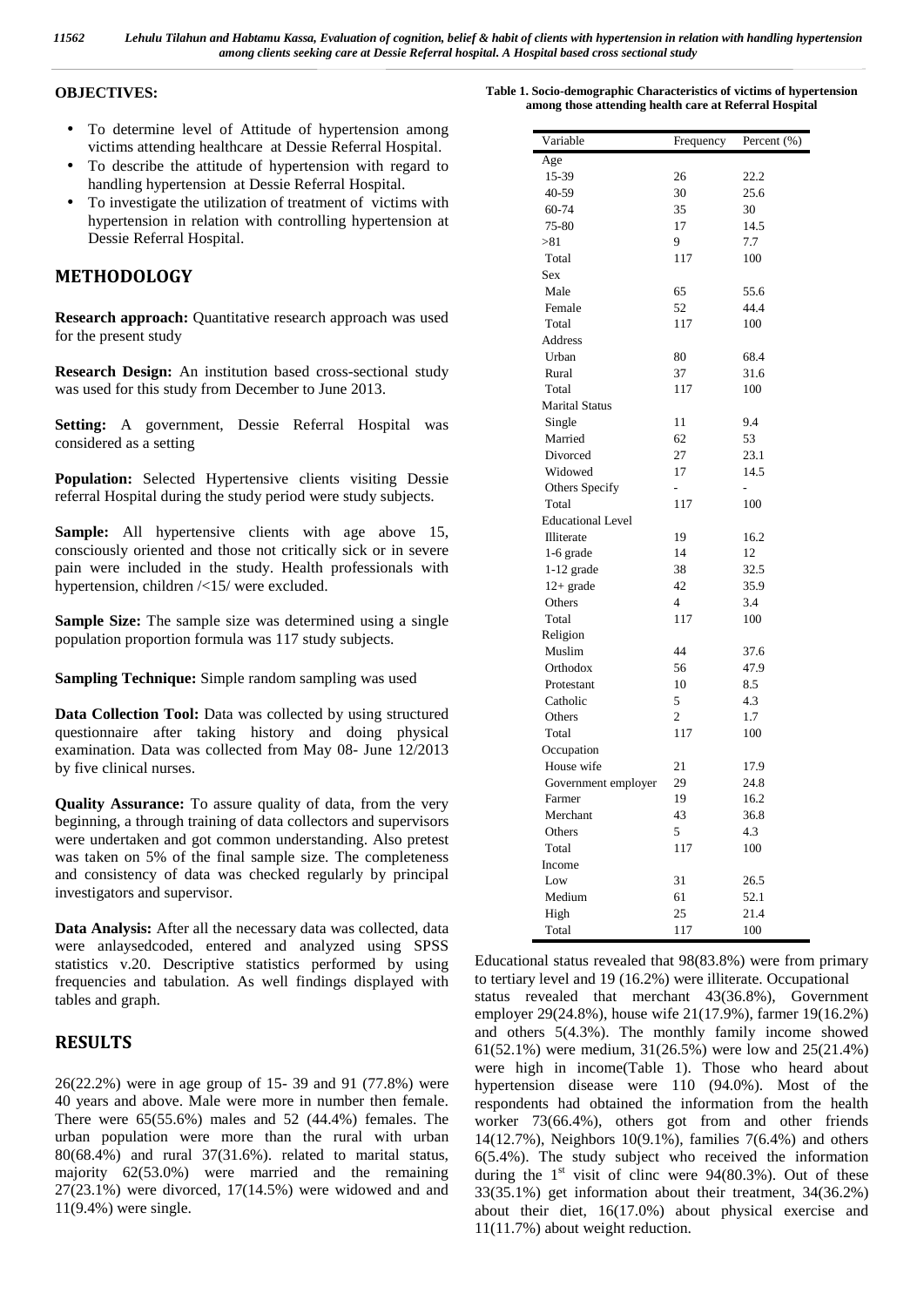| Table 2. Knowledge about hypertension treatment among victims |  |
|---------------------------------------------------------------|--|
| attending health care in the respective health institution    |  |

| Variable                                                     | Frequency      | Percent (%)    |
|--------------------------------------------------------------|----------------|----------------|
| Have you heard about HTN?                                    |                |                |
| Yes                                                          | 110            | 94             |
| N <sub>o</sub>                                               | 7              | 6              |
| Total                                                        | 117            | 100            |
| From where do you hear about HTN?                            |                |                |
| Health Worker                                                | 73             | 66.4           |
| Friends                                                      | 14             | 12.7           |
| Families                                                     | $\tau$         | 6.4            |
| Neighbors                                                    | 10             | 9.1            |
| Others Specify                                               | 6              | 5.4            |
| Total                                                        | 110            | 100            |
| Who assess your BP during your 1 <sup>st</sup> visit?        |                |                |
| Specialist                                                   | 7              | 6              |
| <b>General Practitioner</b>                                  | 69             | 59             |
| Nurse                                                        | 41             | 35             |
| Other Specify                                                | $\overline{a}$ |                |
| Total                                                        | 117            | 100            |
| During your 1 <sup>st</sup> visit do you receive any advice? |                |                |
| Yes                                                          | 94             | 80.3           |
| No                                                           | 23             | 19.7           |
| Total                                                        | 117            | 100            |
| The information given during HTN clinic                      |                |                |
| About treatment                                              | 33             | 35.1           |
| About diet                                                   | 34             | 36.2           |
| About exercise                                               | 16             | 17             |
| About weight reduction                                       | 11             | 11.7           |
| Other specify                                                |                | $\overline{a}$ |
| Total                                                        | 94             | 100            |
|                                                              |                |                |
| Do you know the complication of HTN?                         |                |                |
| Yes                                                          | 97             | 57.3           |
| N <sub>o</sub>                                               | 50             | 42.7           |
| Total                                                        | 117            | 100            |
| <b>Identify the different types of HTN complications</b>     |                |                |
| <b>Blindness</b>                                             | 16             | 24             |
| <b>CVD</b>                                                   | 17             | 25.3           |
| Paralysis                                                    | 21             | 31.3           |
| Death                                                        | 13             | 19.4           |
| Total                                                        | 117            | 100            |
| Do the complications happen to you /families?                |                |                |
| Yes                                                          | 24             | 36             |
| N <sub>o</sub>                                               | 43             | 64             |
| Total                                                        | 67             | 100            |
| Which type of complication happen?                           |                |                |
| <b>Blindness</b>                                             | 3              | 12.5           |
| <b>CVD</b>                                                   | 6              | 25             |
| Paralysis                                                    | 10             | 41.7           |
| Death                                                        | 5              | 20.8           |
| Total                                                        | 24             | 100            |

Those who heard hypertension were 110(94.0%). 67(57.3%) complications. The complications identified were paralysis CVA, blindness, & sudden death with 21(31.3%) 17925.3%, 16924.0%) and 13(19.4%) respectively. 24(36.0%) of the participants had the complications happened to their families (Table 2). The response of clients' intention to check their blood pressure was 102 (87.2%). 4(57.2%) of clients explained that they don't know where to get it and 3(42.8%) they don't believe it will help them. The client who agreed to have regular follow up was 105(89.7%). Most of the clients stated that they need educational support from health personnel by 71(60.7%). Among the study subjects 105(89.8%) appreciated the use of hypertension treatment where as others disagreed 8(6.8%) and the rest were uncertain  $4(3.4\%)$ .  $107(91.4\%)$  had willing to recommend hypertension treatment for relatives and friends in the future (Table 3).

| Table 3. Hypertension attitude of patients attending health care |  |
|------------------------------------------------------------------|--|
| at Dessie referral hospital                                      |  |

| Variable                                      | Frequency      | Percent %      |
|-----------------------------------------------|----------------|----------------|
| Intention /plan to check blood pressure       |                |                |
| Strongly agree                                | 71             | 60.7           |
| Agree                                         | 31             | 26.5           |
| Uncertain                                     | 8              | 6.8            |
| Disagree                                      | $\overline{4}$ | 3.4            |
| Strongly disagree                             | 3              | 2.6            |
| Total                                         | 117            | 100            |
| The reason not to check blood pressure        |                |                |
| I don't know where to get it                  | 4              | 57.2           |
| I don't believe it will help me               | 3              | 42.8           |
| Carelessness                                  |                | $\overline{a}$ |
| No need of checking                           |                |                |
| Others specify                                |                |                |
| Total                                         | 7              | 100            |
| Intention /plan to have regular follow up     |                |                |
| Strongly agree                                | 68             | 58.1           |
| Agree                                         | 37             | 31.6           |
| Uncertain                                     | 3              | 2.6            |
| Disagree                                      | 5              | 4.6            |
|                                               | $\overline{4}$ | 3.1            |
| Strongly disagree<br>Total                    | 117            | 100            |
|                                               |                |                |
| The reason not to have regular follow up      |                |                |
| It is not necessary                           | $\overline{a}$ |                |
| I don't know it is needed                     | $\overline{2}$ | 22.2           |
| I'm taking treatment so not important         | $\overline{4}$ | 44.4           |
| I'm not comfortable with health professionals | 3              | 33.4           |
| Others specify                                | $\overline{a}$ | $\overline{a}$ |
| Total                                         | 9              | 100            |
| The support needed from health personnel      |                |                |
| Teaching                                      | 71             | 60.7           |
| Psychological support                         | 33             | 28.2           |
| Home care                                     | 11             | 9.4            |
| Others specify                                | 2              | 1.7            |
| Total                                         | 117            | 100            |
| <b>Accepting the use HTN treatment</b>        |                |                |
| Strongly agree                                | 57             | 48.8           |
| Agree                                         | 48             | 41             |
| Uncertain                                     | $\overline{4}$ | 3.4            |
| Disagree                                      | $\overline{4}$ | 3.4            |
| Strongly disagree                             | $\overline{4}$ | 3.4            |
| Total                                         | 117            | 100            |
| <b>Recommending HTN treatment to others</b>   |                |                |
| Strongly agree                                | 60             | 51.2           |
| Agree                                         | 47             | 40.2           |
| Uncertain                                     | $\overline{4}$ | 3.4            |
| Disagree                                      | 3              | 2.6            |
| Strongly disagree                             | 3              | 2.6            |
| Total                                         | 117            | 100            |

81(69.2%) had positive belief in preventing and treating hypertension. The rest 36(30.8%) had negative perception in continuing the treatment and preventing the disease (Fig. 2). The respondents who used to check their BP regularly were 113(96.6%) and others were not. The clients who used to take their medication regularly were 110(94.0%) and 7( 6%) were not taking the medication regularly. Out of these, most of them 94(85.5%) prefer drugs ordered by physician. 81(69.2%) had continuous follow up to clinic.

The clients who were able to reduce salt in their diet were 94(80.3%) and only 41(35%) used physical exercise as control and prevention of HTN complication. Out of these 17(41.5%) did on exercise for at least 10 minutes. Most respondents took their treatment twice per day 56(60.2%), 23(24.7%) three times per day  $8(8.6%)$  took every day  $\&$ 3(3.2%) took every other day (Table 4). From the given fourteen questions of habit who correctly answered eight and above had good habit {70(59.8%)}, where as the respondents who gave less than eight were considered as poor phabit {47(40.2%)}(Fig. 3)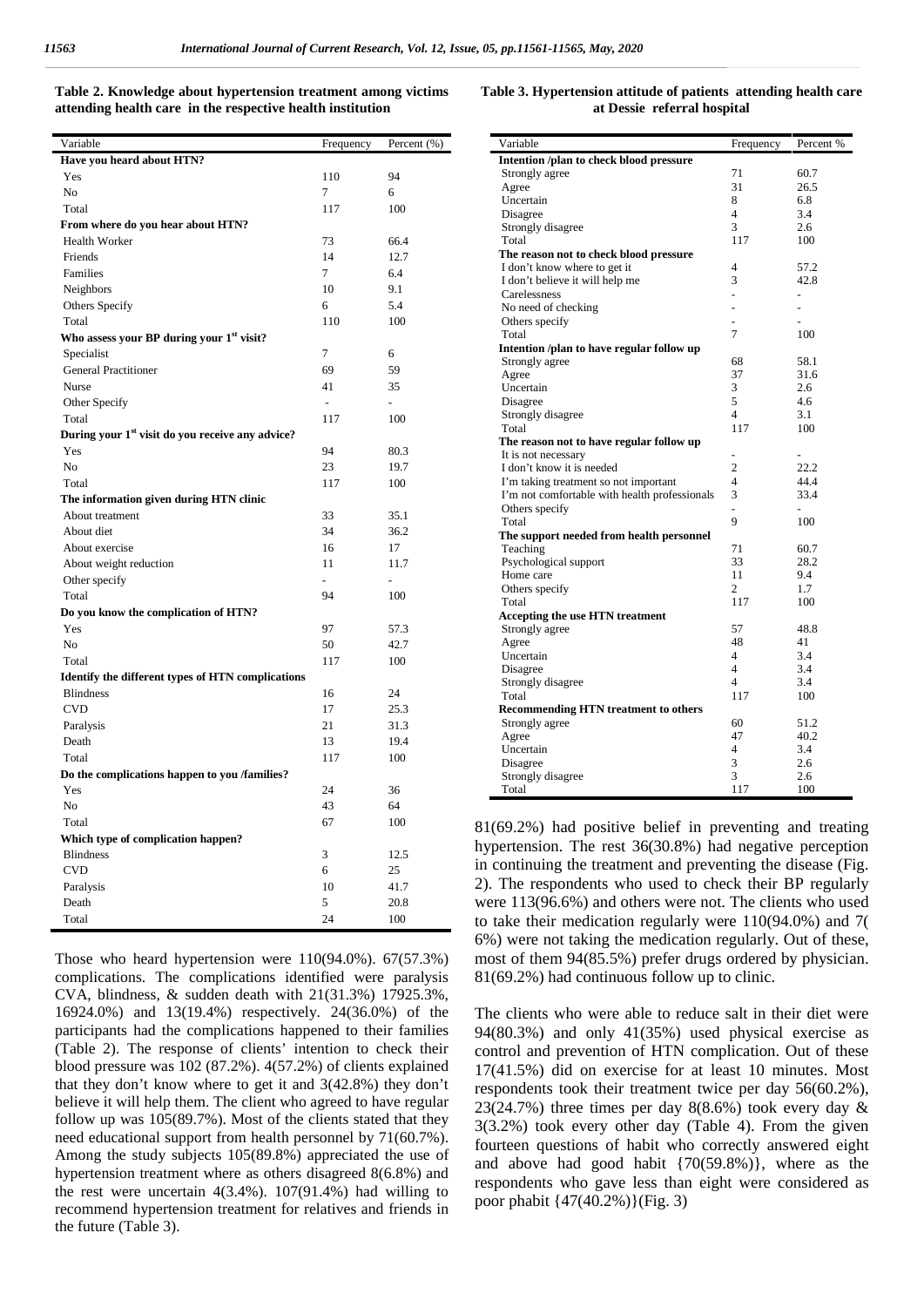#### **Table 4. Level of utilization of treatment of Hypertension in at referral hospital**

| Variable                                            | Frequency                | Percent (%)              |
|-----------------------------------------------------|--------------------------|--------------------------|
| Do you check your BP?                               |                          |                          |
| Yes                                                 | 113                      | 96.6                     |
| N <sub>0</sub>                                      | 4                        | 3.4                      |
| Total                                               | 117                      | 100                      |
| Do you take the medication of HTN?<br>Yes           | 110                      | 94                       |
| N <sub>0</sub>                                      | 7                        | 6                        |
| Total                                               | 117                      | 100                      |
| What is the reason of not taking treatment?         |                          |                          |
| Carelessness                                        |                          |                          |
| Frustration                                         |                          |                          |
| I don't know it's seriousness                       | 1                        | 14.3                     |
| I don't feel any problem                            | 2                        | 28.6                     |
| Others specify                                      | 4                        | 57.1                     |
| Total                                               | 7                        | 100                      |
| What type of treatment do you take?                 |                          |                          |
| Ordered by physician                                | 94                       | 85.5                     |
| Traditional                                         | 16                       | 14.5                     |
| Only salt reduction                                 | ٠                        | $\overline{\phantom{m}}$ |
| Others specify                                      |                          |                          |
| Total                                               | 110                      | 100                      |
| Do you attend a regular HTN clinic?<br>Yes          | 81                       | 69.2                     |
| No                                                  | 36                       | 30.8                     |
| Total                                               | 17                       | 100                      |
| The reason not attending a regular HTN              |                          |                          |
| clinic                                              |                          |                          |
| It is not necessary                                 | 10                       | 27.8                     |
| I don't know it is needed                           | 14                       | 38                       |
| I'm taking medication, so it is not important       | $\overline{\phantom{0}}$ | $\overline{\phantom{0}}$ |
| I'm not comfortable with health personals           | 12                       | 33.3                     |
| Others specify                                      |                          |                          |
| Total                                               | 36                       | 100                      |
| Do you practice to reduce salt in your diet?        |                          |                          |
| Yes                                                 | 94                       | 80.3                     |
| N <sub>0</sub><br>Total                             | 23<br>117                | 19.7<br>100              |
| Do you make your regular exercise?                  |                          |                          |
| Yes                                                 | 41                       | 35                       |
| N <sub>o</sub>                                      | 76                       | 65                       |
| Total                                               | 117                      | 100                      |
| When do you exercise regularly?                     |                          |                          |
| Early in the morning                                | 24                       | 58.5                     |
| Afternoon                                           | ÷.                       | $\overline{\phantom{0}}$ |
| Late evening                                        | 14                       | 34.2                     |
| Night                                               | ÷.                       |                          |
| Other specify                                       | 3                        | 7.3                      |
| Total                                               | 41                       | 100                      |
| For how long do you practice excise?                |                          |                          |
| For 10 minutes                                      | 17                       | 41.5                     |
| For 30 minutes<br>For 1 hr                          | 14<br>3                  | 34.1<br>7.3              |
| Others specify                                      | 7                        | 17.1                     |
| Total                                               | 41                       | 100                      |
| Do you ever stopped HTN treatment?                  |                          |                          |
| Yes                                                 | 24                       | 20.5                     |
| N <sub>o</sub>                                      | 93                       | 79.5                     |
| Total                                               | 117                      | 100                      |
| What<br>is<br>the<br>behind<br>reason<br>to<br>stop |                          |                          |
| hypertension treatment?                             |                          |                          |
| I don't feel any problem                            | 4                        | 16.7                     |
| To use traditional ones                             | 8                        | 33.3                     |
| Carelessness                                        | 3                        | 12.5                     |
| Others specify                                      | 9                        | 37.5                     |
| Total                                               | 24                       | 100                      |
| How many times do you take HTN treatment            |                          |                          |
| per day?                                            | 3                        | 3.2                      |
| Every other day<br>every day                        | 8                        | 8.6                      |
| Two times a day                                     | 56                       | 60.2                     |
| Three times a day                                   | 23                       | 24.7                     |
| Others specify                                      | 3                        | 3.2                      |
| Total                                               | 93                       | 100                      |
| The<br>time<br>starting treatment<br>of<br>after    |                          |                          |
| diagnosis is                                        |                          |                          |
| At time of diagnosis                                | 117                      | 100                      |
| After one year                                      |                          | $\overline{a}$           |
| After 3-5 years                                     |                          |                          |
| After 5-10 years                                    | ÷,                       | L.                       |
| $>10$ years                                         | ÷,                       | $\overline{a}$           |
| Others specify                                      | $\overline{a}$           | L.                       |
| Total                                               | 117                      | 100                      |
|                                                     |                          |                          |

## **DISCUSSION**

Based on this study a proportion of 77.8% of individual with high blood pressure were aware of being hypertensive and this is somewhat similar with other studies done in Seychelles



#### **Fig. 1. The Rating of knowledge of hypertension**



**Fig. 2. The rating of hypertension attitude**



**Fig. 3. The rating of utilization of treatment in hypertension controlling**

Island by American heart association which was 50%. But it was greater from others studies done in Zaire revealed that 31% or in the Eastern Mediterranean in 1990 which was 20%. This is because most of the clients of this study came from the town, where there is better information access about hypertension (Buyamba, 1987). There were significant difference associated with gender a higher proportion of males with 55.6% saying they had ever told they had hypertension than females with 44.4% which is not similar to the literature revealed that was 29% females were told compared to males (25%) (Tesfaye, 1987). 79.5% of of study subjects continue their treatment and 20.5% discontinued their treatment which is less to another study in Seychelles (28%). The study revealed that 80.3% received information during their first clinic visit.